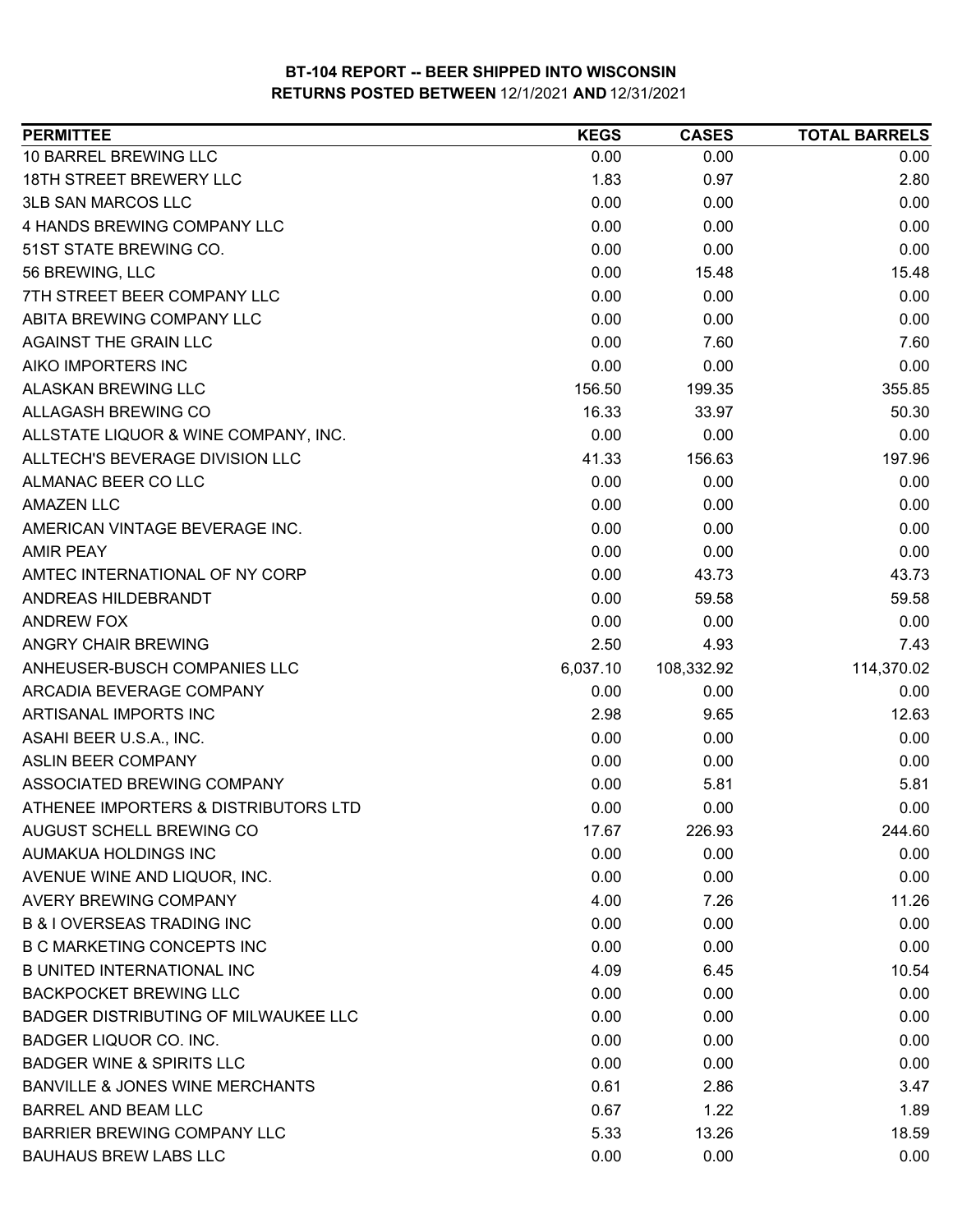| <b>PERMITTEE</b>                      | <b>KEGS</b> | <b>CASES</b> | <b>TOTAL BARRELS</b> |
|---------------------------------------|-------------|--------------|----------------------|
| <b>BBL INC</b>                        | 9.83        | 37.98        | 47.81                |
| BEAR REPUBLIC BREWING COMPANY INC     | 0.00        | 0.00         | 0.00                 |
| BEARDED IRIS BREWING COMPANY LLC      | 7.33        | 27.88        | 35.21                |
| BEAVER ISLAND BREWING COMPANY LLC     | 0.00        | 0.00         | 0.00                 |
| BEECHWOOD DISTRIBUTORS, INC.          | 0.00        | 0.00         | 0.00                 |
| BEER CAPITOL DISTRIBUTING LLC         | 0.00        | 0.00         | 0.00                 |
| <b>BELCHING BEAVER BREWERY</b>        | 20.82       | 105.89       | 126.71               |
| <b>BELLS BREWERY INC</b>              | 190.50      | 606.91       | 797.41               |
| BENT PADDLE BREWING COMPANY           | 41.25       | 79.17        | 120.42               |
| BERNICK'S PEPSI-COLA OF DRESSER, INC. | 0.00        | 0.00         | 0.00                 |
| BEVERAGE INNOVATION CORP              | 0.00        | 0.00         | 0.00                 |
| <b>BIG SKY BREWING CO</b>             | 16.00       | 21.77        | 37.77                |
| BILL'S DISTRIBUTING, LTD.             | 0.00        | 0.00         | 0.00                 |
| <b>BINDING BRAUEREI USA INC</b>       | 0.00        | 0.00         | 0.00                 |
| <b>BLACK LIST BEER LLC</b>            | 0.17        | 8.12         | 8.29                 |
| <b>BLACKROCKS BREWERY LLC</b>         | 5.75        | 33.50        | 39.25                |
| <b>BLACKSTACK BREWING INC</b>         | 0.00        | 0.00         | 0.00                 |
| BLUE POINT BREWING COMPANY INC        | 0.00        | 0.00         | 0.00                 |
| <b>BLUME BRAUHAUS LLC</b>             | 0.00        | 0.00         | 0.00                 |
| <b>BOSTON BEER CORPORATION</b>        | 53.00       | 5,568.14     | 5,621.14             |
| BRASS FOUNDRY BREWING CO.             | 2.00        | 2.03         | 4.03                 |
| BRAU BROTHERS BREWING COMPANY, LLC    | 0.00        | 4.94         | 4.94                 |
| BREAKTHRU BEVERAGE GROUP LLC          | 0.00        | 0.00         | 0.00                 |
| BREAKTHRU BEVERAGE GROUP LLC          | 0.00        | 0.00         | 0.00                 |
| <b>BRECKENRIDGE BREWERY LLC</b>       | 0.00        | 0.00         | 0.00                 |
| BREWDOG BREWING COMPANY LLC           | 0.00        | 0.00         | 0.00                 |
| <b>BRIAN EWING</b>                    | 2.31        | 20.34        | 22.65                |
| BROWN-FORMAN CORPORATION              | 0.00        | 0.00         | 0.00                 |
| C.J.W., INC.                          | 0.00        | 0.00         | 0.00                 |
| <b>CAIMAN HOLDCO LLC</b>              | 0.00        | 0.00         | 0.00                 |
| CANAL STREET BREWING CO LLC           | 153.25      | 1,110.48     | 1,263.73             |
| CANARCHY HOLDING CO LLC               | 12.66       | 234.97       | 247.63               |
| CAPITOL-HUSTING COMPANY, INC.         | 0.00        | 0.00         | 0.00                 |
| CARRIAGE HOUSE IMPORTS, LTD.          | 0.00        | 109.02       | 109.02               |
| CASCADE BREWING COMPANY LLC           | 0.00        | 0.00         | 0.00                 |
| CENTRAL BEER IMPORT & EXPORT INC      | 0.00        | 0.00         | 0.00                 |
| <b>CHAD YAKOBSON</b>                  | 0.00        | 0.00         | 0.00                 |
| CHAS. A. BERNICK, INCORPORATED        | 0.00        | 0.00         | 0.00                 |
| <b>CHATHAM IMPORTS INC</b>            | 0.00        | 0.00         | 0.00                 |
| CHICAGO BREW WERKS INC                | 0.00        | 0.00         | 0.00                 |
| <b>CHRIS MICHNER</b>                  | 1.00        | 10.90        | 11.90                |
| CIVIL SOCIETY BREWING CO              | 0.00        | 0.00         | 0.00                 |
| COMPASS SPIRITS & WINES, INC.         | 0.00        | 127.11       | 127.11               |
| CORONADO BREWING COMPANY INC          | 0.00        | 0.00         | 0.00                 |
| CRAFT BREW ALLIANCE INC               | 0.00        | 0.00         | 0.00                 |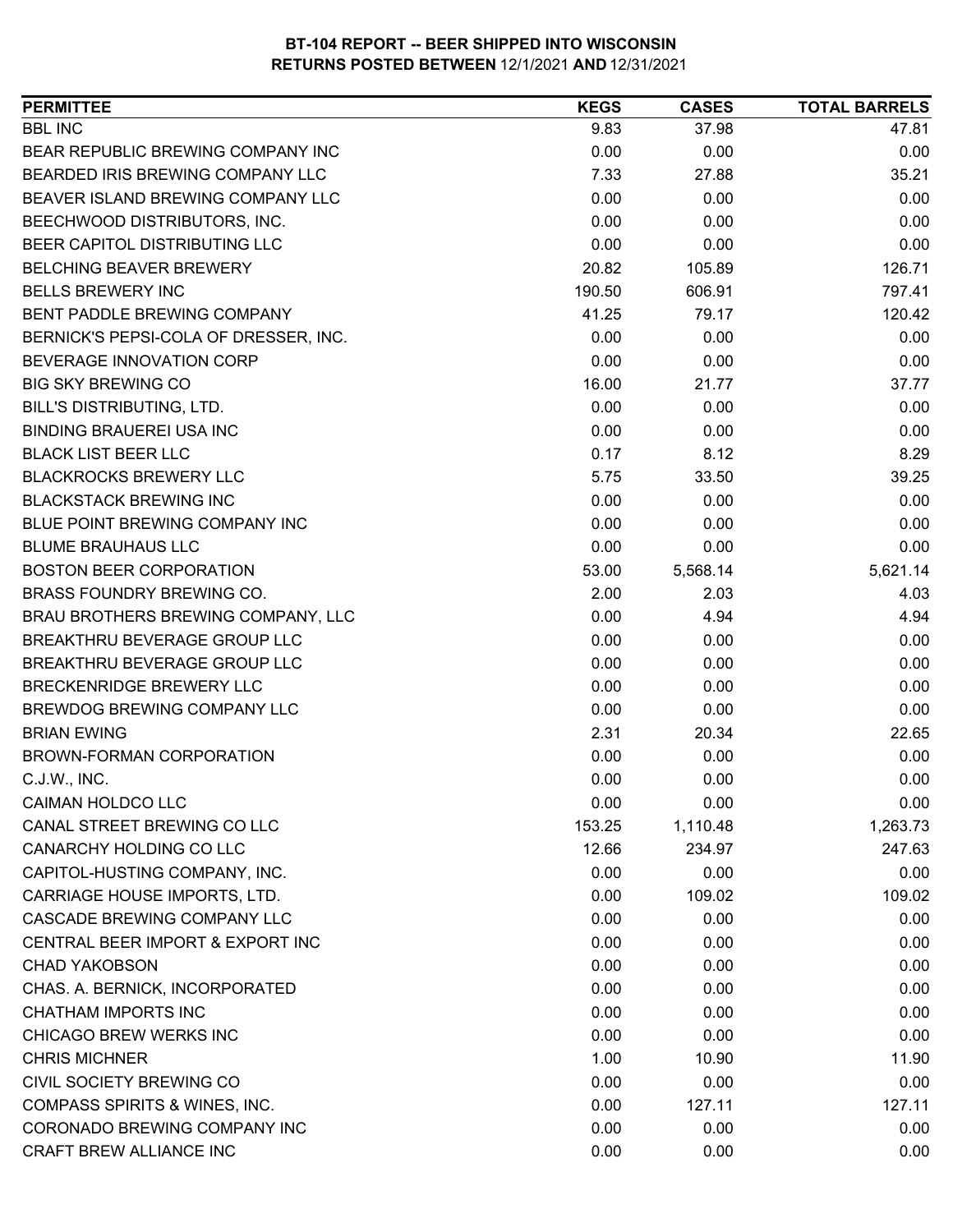| CRAFT REVOLUTION LLC<br>63.60<br>8.00<br>55.60<br><b>CROOK &amp; MARKER LLC</b><br>0.00<br>0.00<br>0.00<br><b>CROWN IMPORTS LLC</b><br>19,561.83<br>358.50<br>19,203.33<br><b>CRYSTAL LAKE BEER COMPANY</b><br>1.50<br>0.36<br>1.86<br><b>CUSTOM CALIFORNIA CRAFT BEER LLC</b><br>0.00<br>0.00<br>0.00<br>D&V INTERNATIONAL INC<br>17.33<br>58.45<br>41.12<br><b>DANNY RAKOVIC</b><br>0.00<br>0.00<br>0.00<br>0.00<br>DAVID N RAYNE<br>0.00<br>0.00<br>0.00<br>DE PERE LIQUOR CO LLC<br>0.00<br>0.00<br>DEAN DISTRIBUTING, INC.<br>0.00<br>0.00<br>0.00<br>0.00<br>DEAN DISTRIBUTING, INC.<br>0.00<br>0.00<br>DESCHUTES BREWERY INC<br>31.25<br>94.51<br>125.76<br>DESTIHL HOLDINGS LLC<br>7.33<br>16.94<br>24.27<br>DIAGEO BEER COMPANY USA<br>252.23<br>3,053.17<br>2,800.94<br>DISCOUNT LIQUOR, INC.<br>0.00<br>0.00<br>0.00<br>DOANE DISTRIBUTING, INC.<br>0.00<br>0.00<br>0.00<br>DOGFISH HEAD CRAFT BREWERY LLC<br>36.00<br>102.76<br>138.76<br>0.00<br>0.00<br><b>DOYNA LTD</b><br>0.00<br>DREKKER BREWING COMPANY LLC<br>7.50<br>46.31<br>53.81<br>0.00<br>0.00<br>0.00<br>DRUMCONRATH BREWING COMPANY LLC<br>2.83<br>DUVEL MOORTGAT USA LTD<br>89.99<br>87.16<br>DYNAMITE BREWING LLC<br>4.33<br>19.82<br>15.49<br>E & J GALLO WINERY<br>0.00<br>9.12<br>9.12 |
|------------------------------------------------------------------------------------------------------------------------------------------------------------------------------------------------------------------------------------------------------------------------------------------------------------------------------------------------------------------------------------------------------------------------------------------------------------------------------------------------------------------------------------------------------------------------------------------------------------------------------------------------------------------------------------------------------------------------------------------------------------------------------------------------------------------------------------------------------------------------------------------------------------------------------------------------------------------------------------------------------------------------------------------------------------------------------------------------------------------------------------------------------------------------------------------------------------------------------------------------------------------------|
|                                                                                                                                                                                                                                                                                                                                                                                                                                                                                                                                                                                                                                                                                                                                                                                                                                                                                                                                                                                                                                                                                                                                                                                                                                                                        |
|                                                                                                                                                                                                                                                                                                                                                                                                                                                                                                                                                                                                                                                                                                                                                                                                                                                                                                                                                                                                                                                                                                                                                                                                                                                                        |
|                                                                                                                                                                                                                                                                                                                                                                                                                                                                                                                                                                                                                                                                                                                                                                                                                                                                                                                                                                                                                                                                                                                                                                                                                                                                        |
|                                                                                                                                                                                                                                                                                                                                                                                                                                                                                                                                                                                                                                                                                                                                                                                                                                                                                                                                                                                                                                                                                                                                                                                                                                                                        |
|                                                                                                                                                                                                                                                                                                                                                                                                                                                                                                                                                                                                                                                                                                                                                                                                                                                                                                                                                                                                                                                                                                                                                                                                                                                                        |
|                                                                                                                                                                                                                                                                                                                                                                                                                                                                                                                                                                                                                                                                                                                                                                                                                                                                                                                                                                                                                                                                                                                                                                                                                                                                        |
|                                                                                                                                                                                                                                                                                                                                                                                                                                                                                                                                                                                                                                                                                                                                                                                                                                                                                                                                                                                                                                                                                                                                                                                                                                                                        |
|                                                                                                                                                                                                                                                                                                                                                                                                                                                                                                                                                                                                                                                                                                                                                                                                                                                                                                                                                                                                                                                                                                                                                                                                                                                                        |
|                                                                                                                                                                                                                                                                                                                                                                                                                                                                                                                                                                                                                                                                                                                                                                                                                                                                                                                                                                                                                                                                                                                                                                                                                                                                        |
|                                                                                                                                                                                                                                                                                                                                                                                                                                                                                                                                                                                                                                                                                                                                                                                                                                                                                                                                                                                                                                                                                                                                                                                                                                                                        |
|                                                                                                                                                                                                                                                                                                                                                                                                                                                                                                                                                                                                                                                                                                                                                                                                                                                                                                                                                                                                                                                                                                                                                                                                                                                                        |
|                                                                                                                                                                                                                                                                                                                                                                                                                                                                                                                                                                                                                                                                                                                                                                                                                                                                                                                                                                                                                                                                                                                                                                                                                                                                        |
|                                                                                                                                                                                                                                                                                                                                                                                                                                                                                                                                                                                                                                                                                                                                                                                                                                                                                                                                                                                                                                                                                                                                                                                                                                                                        |
|                                                                                                                                                                                                                                                                                                                                                                                                                                                                                                                                                                                                                                                                                                                                                                                                                                                                                                                                                                                                                                                                                                                                                                                                                                                                        |
|                                                                                                                                                                                                                                                                                                                                                                                                                                                                                                                                                                                                                                                                                                                                                                                                                                                                                                                                                                                                                                                                                                                                                                                                                                                                        |
|                                                                                                                                                                                                                                                                                                                                                                                                                                                                                                                                                                                                                                                                                                                                                                                                                                                                                                                                                                                                                                                                                                                                                                                                                                                                        |
|                                                                                                                                                                                                                                                                                                                                                                                                                                                                                                                                                                                                                                                                                                                                                                                                                                                                                                                                                                                                                                                                                                                                                                                                                                                                        |
|                                                                                                                                                                                                                                                                                                                                                                                                                                                                                                                                                                                                                                                                                                                                                                                                                                                                                                                                                                                                                                                                                                                                                                                                                                                                        |
|                                                                                                                                                                                                                                                                                                                                                                                                                                                                                                                                                                                                                                                                                                                                                                                                                                                                                                                                                                                                                                                                                                                                                                                                                                                                        |
|                                                                                                                                                                                                                                                                                                                                                                                                                                                                                                                                                                                                                                                                                                                                                                                                                                                                                                                                                                                                                                                                                                                                                                                                                                                                        |
|                                                                                                                                                                                                                                                                                                                                                                                                                                                                                                                                                                                                                                                                                                                                                                                                                                                                                                                                                                                                                                                                                                                                                                                                                                                                        |
|                                                                                                                                                                                                                                                                                                                                                                                                                                                                                                                                                                                                                                                                                                                                                                                                                                                                                                                                                                                                                                                                                                                                                                                                                                                                        |
|                                                                                                                                                                                                                                                                                                                                                                                                                                                                                                                                                                                                                                                                                                                                                                                                                                                                                                                                                                                                                                                                                                                                                                                                                                                                        |
| 0.00<br>EASTERN LIQUORS USA INC<br>0.00<br>0.00                                                                                                                                                                                                                                                                                                                                                                                                                                                                                                                                                                                                                                                                                                                                                                                                                                                                                                                                                                                                                                                                                                                                                                                                                        |
| 0.00<br>0.52<br><b>EASY STEVE LLC</b><br>0.52                                                                                                                                                                                                                                                                                                                                                                                                                                                                                                                                                                                                                                                                                                                                                                                                                                                                                                                                                                                                                                                                                                                                                                                                                          |
| EINSTOK BEER COMPANY LP<br>0.00<br>13.41<br>13.41                                                                                                                                                                                                                                                                                                                                                                                                                                                                                                                                                                                                                                                                                                                                                                                                                                                                                                                                                                                                                                                                                                                                                                                                                      |
| EL DORADO BEVERAGE CO<br>0.00<br>11.20<br>11.20                                                                                                                                                                                                                                                                                                                                                                                                                                                                                                                                                                                                                                                                                                                                                                                                                                                                                                                                                                                                                                                                                                                                                                                                                        |
| EL SEGUNDO BREWING CO LLC<br>0.00<br>13.54<br>13.54                                                                                                                                                                                                                                                                                                                                                                                                                                                                                                                                                                                                                                                                                                                                                                                                                                                                                                                                                                                                                                                                                                                                                                                                                    |
| 0.00<br>ELYSIAN BREWING COMPANY INC<br>0.00<br>0.00                                                                                                                                                                                                                                                                                                                                                                                                                                                                                                                                                                                                                                                                                                                                                                                                                                                                                                                                                                                                                                                                                                                                                                                                                    |
| <b>ENERGY CITY BREWING LLC</b><br>0.00<br>12.03<br>12.03                                                                                                                                                                                                                                                                                                                                                                                                                                                                                                                                                                                                                                                                                                                                                                                                                                                                                                                                                                                                                                                                                                                                                                                                               |
| 0.00<br>0.00<br>EPIC BREWING COMPANY LLC<br>0.00                                                                                                                                                                                                                                                                                                                                                                                                                                                                                                                                                                                                                                                                                                                                                                                                                                                                                                                                                                                                                                                                                                                                                                                                                       |
| EPIC BREWING COMPANY LLC<br>33.00<br>65.70<br>98.70                                                                                                                                                                                                                                                                                                                                                                                                                                                                                                                                                                                                                                                                                                                                                                                                                                                                                                                                                                                                                                                                                                                                                                                                                    |
| <b>EQUILIBRIUM BREWERY LLC</b><br>9.75<br>2.01<br>7.74                                                                                                                                                                                                                                                                                                                                                                                                                                                                                                                                                                                                                                                                                                                                                                                                                                                                                                                                                                                                                                                                                                                                                                                                                 |
| 0.00<br><b>FABIANO BROTHERS - WISCONSIN LLC</b><br>0.00<br>0.00                                                                                                                                                                                                                                                                                                                                                                                                                                                                                                                                                                                                                                                                                                                                                                                                                                                                                                                                                                                                                                                                                                                                                                                                        |
| FAIR STATE BREWING COOPERATIVE<br>11.33<br>32.18<br>43.51                                                                                                                                                                                                                                                                                                                                                                                                                                                                                                                                                                                                                                                                                                                                                                                                                                                                                                                                                                                                                                                                                                                                                                                                              |
| FINNEGANS BREW CO LLC<br>4.00<br>3.27<br>7.27                                                                                                                                                                                                                                                                                                                                                                                                                                                                                                                                                                                                                                                                                                                                                                                                                                                                                                                                                                                                                                                                                                                                                                                                                          |
| 0.00<br>0.00<br>0.00<br>FLANIGAN DISTRIBUTING OF DOOR COUNTY, INC.                                                                                                                                                                                                                                                                                                                                                                                                                                                                                                                                                                                                                                                                                                                                                                                                                                                                                                                                                                                                                                                                                                                                                                                                     |
| <b>FLYING DOG BREWERY LLLP</b><br>0.00<br>0.00<br>0.00                                                                                                                                                                                                                                                                                                                                                                                                                                                                                                                                                                                                                                                                                                                                                                                                                                                                                                                                                                                                                                                                                                                                                                                                                 |
| FORBIDDEN ROOT, A BENEFIT LLC<br>0.00<br>0.00<br>0.00                                                                                                                                                                                                                                                                                                                                                                                                                                                                                                                                                                                                                                                                                                                                                                                                                                                                                                                                                                                                                                                                                                                                                                                                                  |
| FOREIGN OBJECTS BEER COMPANY LLC<br>0.00<br>0.00<br>0.00                                                                                                                                                                                                                                                                                                                                                                                                                                                                                                                                                                                                                                                                                                                                                                                                                                                                                                                                                                                                                                                                                                                                                                                                               |
| FOUR SEASONS BEER DISTRIBUTORS INC<br>0.00<br>0.00<br>0.00                                                                                                                                                                                                                                                                                                                                                                                                                                                                                                                                                                                                                                                                                                                                                                                                                                                                                                                                                                                                                                                                                                                                                                                                             |
| FRANK BEER DISTRIBUTORS, INC.<br>0.00<br>0.00<br>0.00                                                                                                                                                                                                                                                                                                                                                                                                                                                                                                                                                                                                                                                                                                                                                                                                                                                                                                                                                                                                                                                                                                                                                                                                                  |
| FRANK BEER DISTRIBUTORS, INC.<br>0.00<br>0.00<br>0.00                                                                                                                                                                                                                                                                                                                                                                                                                                                                                                                                                                                                                                                                                                                                                                                                                                                                                                                                                                                                                                                                                                                                                                                                                  |
| FRANK LIQUOR COMPANY, INC.<br>0.00<br>0.00<br>0.00                                                                                                                                                                                                                                                                                                                                                                                                                                                                                                                                                                                                                                                                                                                                                                                                                                                                                                                                                                                                                                                                                                                                                                                                                     |
| FRANK LIQUORS OF LA CROSSE, INC.<br>0.00<br>0.00<br>0.00                                                                                                                                                                                                                                                                                                                                                                                                                                                                                                                                                                                                                                                                                                                                                                                                                                                                                                                                                                                                                                                                                                                                                                                                               |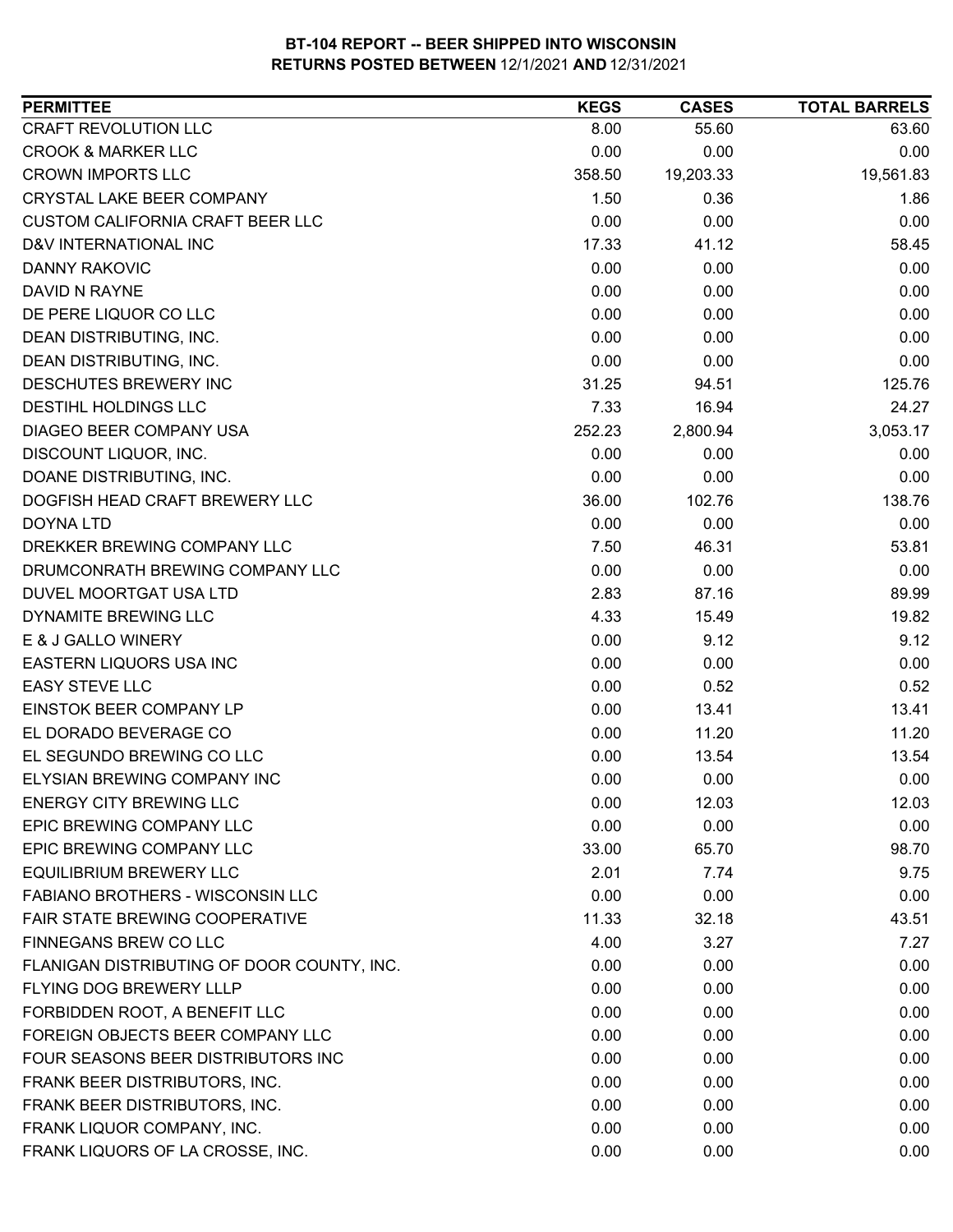| <b>PERMITTEE</b>                          | <b>KEGS</b> | <b>CASES</b> | <b>TOTAL BARRELS</b> |
|-------------------------------------------|-------------|--------------|----------------------|
| FRED R KARM JR                            | 0.00        | 0.00         | 0.00                 |
| FRONTERA 900 LLC                          | 0.00        | 0.00         | 0.00                 |
| FULTON STREET BREWERY LLC                 | 0.00        | 0.00         | 0.00                 |
| <b>G &amp; F DISTRIBUTING INC</b>         | 0.00        | 0.00         | 0.00                 |
| <b>G K SKAGGS INC</b>                     | 0.00        | 0.00         | 0.00                 |
| <b>GARY'S CORPORATION OF OAK CREEK</b>    | 0.00        | 0.00         | 0.00                 |
| <b>GELOSO BEVERAGE GROUP LLC</b>          | 0.00        | 0.00         | 0.00                 |
| GENERAL BEER DISTRIBUTORS CO.             | 0.00        | 0.00         | 0.00                 |
| GENERAL BEER DISTRIBUTORS CO. - MILWAUKEE | 0.00        | 0.00         | 0.00                 |
| <b>GENERAL BEER-NORTHEAST INC</b>         | 0.00        | 0.00         | 0.00                 |
| GENERAL BEER-NORTHEAST INC                | 0.00        | 0.00         | 0.00                 |
| GENERAL BEER-NORTHWEST, INC.              | 0.00        | 0.00         | 0.00                 |
| GENERAL BEER-NORTHWEST, INC.              | 0.00        | 0.00         | 0.00                 |
| GENERAL BEER-NORTHWEST, INC.              | 0.00        | 0.00         | 0.00                 |
| <b>GENERAL BEVERAGE SALES CO.</b>         | 0.00        | 0.00         | 0.00                 |
| GENERAL BEVERAGE SALES CO. - OSHKOSH      | 0.00        | 0.00         | 0.00                 |
| GENERAL BEVERAGE SALES CO.-MILWAUKEE      | 0.00        | 0.00         | 0.00                 |
| <b>GENERATIONS BREWING COMPANY LLC</b>    | 0.00        | 0.00         | 0.00                 |
| <b>GLOBAL VILLAGE IMPORTS LLC</b>         | 0.00        | 4.06         | 4.06                 |
| <b>GMB PARTNERS LLC</b>                   | 27.17       | 95.71        | 122.88               |
| <b>GO CRAFT BIER, INC</b>                 | 0.00        | 0.00         | 0.00                 |
| <b>GOOD OMEN BOTTLING LLC</b>             | 0.00        | 0.00         | 0.00                 |
| <b>GORDON BIERSCH BREWING COMPANY</b>     | 0.00        | 0.00         | 0.00                 |
| <b>GRAYSCALE BREWING LLC</b>              | 0.00        | 8.95         | 8.95                 |
| <b>GREAT CENTRAL BREWING LLC</b>          | 0.00        | 0.00         | 0.00                 |
| <b>GREEN BENCH BREWING CO LLC</b>         | 0.00        | 0.00         | 0.00                 |
| H C FOODS CO LTD                          | 0.00        | 0.00         | 0.00                 |
| HARPOON DISTRIBUTING COMPANY              | 0.50        | 18.82        | 19.32                |
| HEAVY RIFF BREWING COMPANY LLC            | 0.00        | 0.00         | 0.00                 |
| HEINEKEN USA INCORPORATED                 | 92.74       | 3,367.14     | 3,459.88             |
| <b>HIDDEN SPRINGS ALE WORKS</b>           | 0.00        | 0.00         | 0.00                 |
| HIGH COUNTRY BREWERY INC                  | 0.00        | 0.00         | 0.00                 |
| HOFBRAUHAUS OF AMERICA, LLC               | 117.60      | 107.47       | 225.07               |
| <b>HOLZLAGER BREWING LLC</b>              | 6.19        | 4.81         | 11.00                |
| HOP BUTCHER FOR THE WORLD LLC             | 0.17        | 11.61        | 11.78                |
| HUDSON VALLEY BEVERAGE CO., INC           | 0.00        | 0.00         | 0.00                 |
| <b>ILLUMINATED BREW WORKS LLC</b>         | 0.00        | 0.00         | 0.00                 |
| <b>ILLYRIAN IMPORT INC</b>                | 0.00        | 0.00         | 0.00                 |
| <b>INDEED BREWING COMPANY LLC</b>         | 86.38       | 172.41       | 258.79               |
| <b>INDIAN PEAKS BREWING COMPANY</b>       | 10.83       | 100.26       | 111.09               |
| INTERNATIONAL DISTILLERS & VINTERS LTD    | 0.00        | 0.00         | 0.00                 |
| <b>INTERTRADE USA COMPANY</b>             | 0.00        | 0.00         | 0.00                 |
| <b>IOWA BREWING COMPANY LLC</b>           | 0.00        | 0.00         | 0.00                 |
| <b>IRON HORSE BEVERAGE LLC</b>            | 0.00        | 0.00         | 0.00                 |
| <b>ISLAND CITY BREWING COMPANY LLC</b>    | 0.00        | 0.00         | 0.00                 |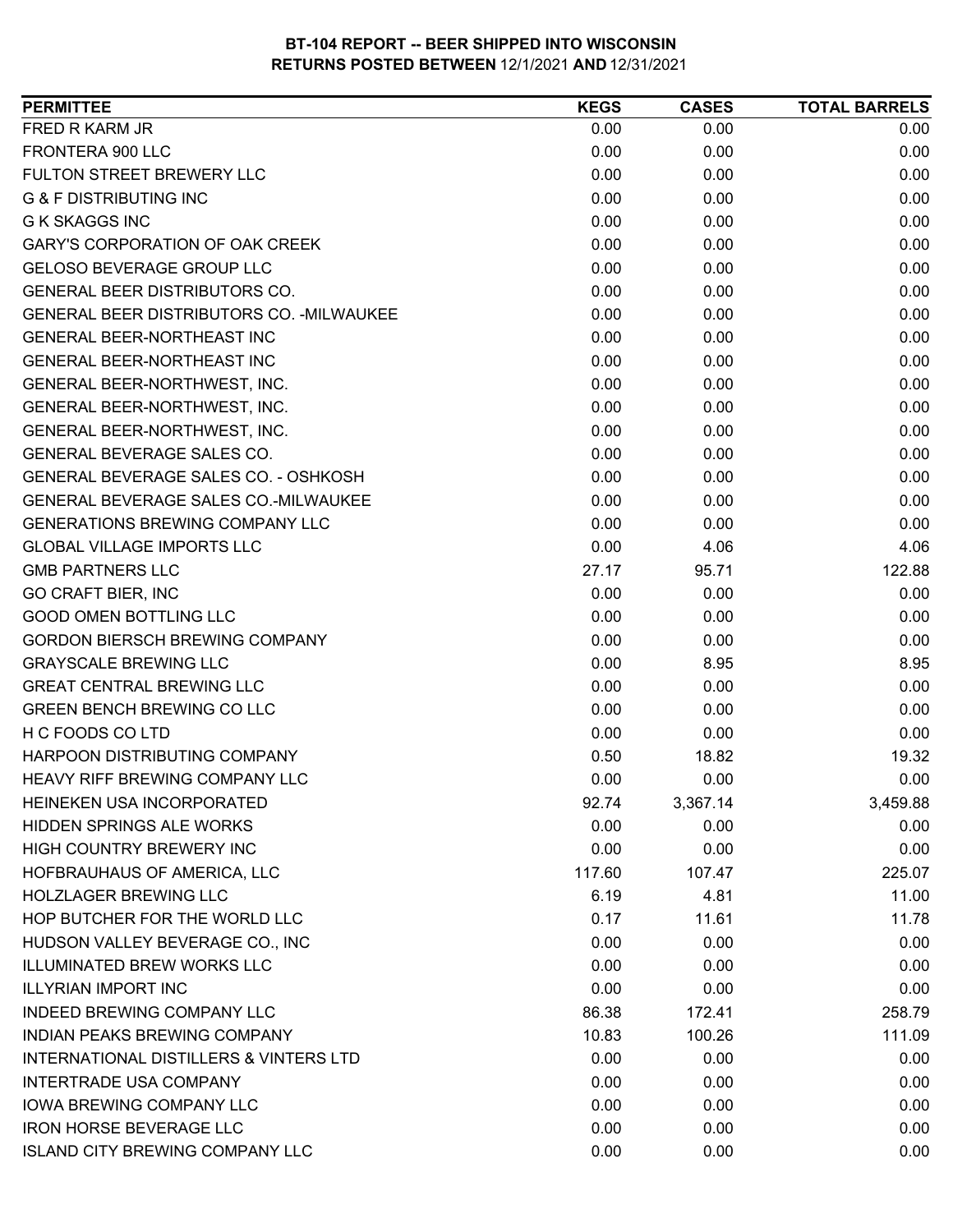| <b>PERMITTEE</b>                      | <b>KEGS</b> | <b>CASES</b> | <b>TOTAL BARRELS</b> |
|---------------------------------------|-------------|--------------|----------------------|
| J. WAKEFIELD BREWING, LLC             | 0.00        | 0.00         | 0.00                 |
| <b>JAW PROPERTIES LLC</b>             | 0.00        | 0.00         | 0.00                 |
| <b>JBR BREWING LLC</b>                | 5.83        | 2.25         | 8.08                 |
| <b>JDZ INC</b>                        | 0.00        | 0.00         | 0.00                 |
| JESTER KING CRAFT BREWERY, LLC        | 4.67        | 10.85        | 15.52                |
| <b>JOHN J COLLETTI</b>                | 0.00        | 45.29        | 45.29                |
| JOHNSON BROTHERS OF WISCONSIN, INC.   | 0.00        | 0.00         | 0.00                 |
| <b>JOSHUA DETH</b>                    | 46.69       | 243.13       | 289.82               |
| JUNESHINE INC                         | 0.00        | 14.52        | 14.52                |
| <b>JUSTIN STRAYER</b>                 | 0.00        | 0.00         | 0.00                 |
| <b>KASTEEL USA</b>                    | 0.00        | 0.00         | 0.00                 |
| KAY BEER DISTRIBUTING, INC.           | 0.00        | 0.00         | 0.00                 |
| <b>KEWEENAW BREWING CO LLC</b>        | 31.25       | 11.98        | 43.23                |
| KINGS AND CONVICTS BP LLC             | 0.00        | 0.00         | 0.00                 |
| KLOCKOW BREWING COMPANY INC           | 0.25        | 0.00         | 0.25                 |
| KOJIMA & INTERNATIONAL ASSOCIATES INC | 0.00        | 0.00         | 0.00                 |
| KREBS BREWING CO., INC.               | 0.00        | 0.00         | 0.00                 |
| <b>KRISTOFFER R RUSCH</b>             | 0.00        | 0.00         | 0.00                 |
| <b>KROMBACHER USA LLC</b>             | 0.00        | 0.00         | 0.00                 |
| KUHNHENN BREWING CO LLC               | 0.00        | 0.00         | 0.00                 |
| LA CROSSE BEVERAGE LLC                | 0.00        | 0.00         | 0.00                 |
| LABATT USA OPERATING CO LLC           | 0.00        | 1,268.13     | 1,268.13             |
| <b>LAGUNITAS BREWING CO</b>           | 80.00       | 443.75       | 523.75               |
| LAKE OF THE WOODS BREWING CO          | $-82.97$    | $-760.06$    | $-843.03$            |
| LARRY'S DISTRIBUTING CO., INC.        | 0.00        | 0.00         | 0.00                 |
| LEE BEVERAGE OF WISCONSIN LLC         | 0.00        | 0.00         | 0.00                 |
| LEE BEVERAGE OF WISCONSIN LLC         | 0.00        | 0.00         | 0.00                 |
| LEE BEVERAGE OF WISCONSIN LLC         | 0.00        | 0.00         | 0.00                 |
| LENA BEVERAGE COMPANY                 | 1.50        | 0.00         | 1.50                 |
| LIFT BRIDGE BREWING TECHNOLOGIES LLC  | 38.66       | 54.74        | 93.40                |
| LIL BEAVER BREWERY LLC                | 3.17        | 16.40        | 19.57                |
| LISTERMANN MFG CO. INC.               | 0.00        | 0.00         | 0.00                 |
| LOGSDON FARMHOUSE ALES LLC            | 0.00        | 0.00         | 0.00                 |
| LONGSTOCK III LLC                     | 7.34        | 15.48        | 22.82                |
| LOUIS GLUNZ BEER INC                  | 7.69        | 17.12        | 24.81                |
| <b>LUPULIN BREWING LLC</b>            | 6.16        | 19.55        | 25.71                |
| <b>LYTT LLC</b>                       | 0.00        | 0.00         | 0.00                 |
| MAINE BEER COMPANY, LLC               | 0.00        | 0.00         | 0.00                 |
| MAINSHEET CAPITAL INC                 | 3.33        | 11.61        | 14.94                |
| <b>MARK ANTHONY BRANDS INC.</b>       | 0.00        | 10,706.29    | 10,706.29            |
| MARZ COMMUNITY BREWING CO.            | 0.00        | 0.00         | 0.00                 |
| MASTER OF NONE LLC                    | 0.00        | 0.00         | 0.00                 |
| MATT BREWING CO INC                   | 0.00        | 0.00         | 0.00                 |
| MERCENARY BREWERY & DISTILLERY LLC    | 7.00        | 9.29         | 16.29                |
| MERCHANT DU VIN CORPORATION           | 3.92        | 47.90        | 51.82                |
|                                       |             |              |                      |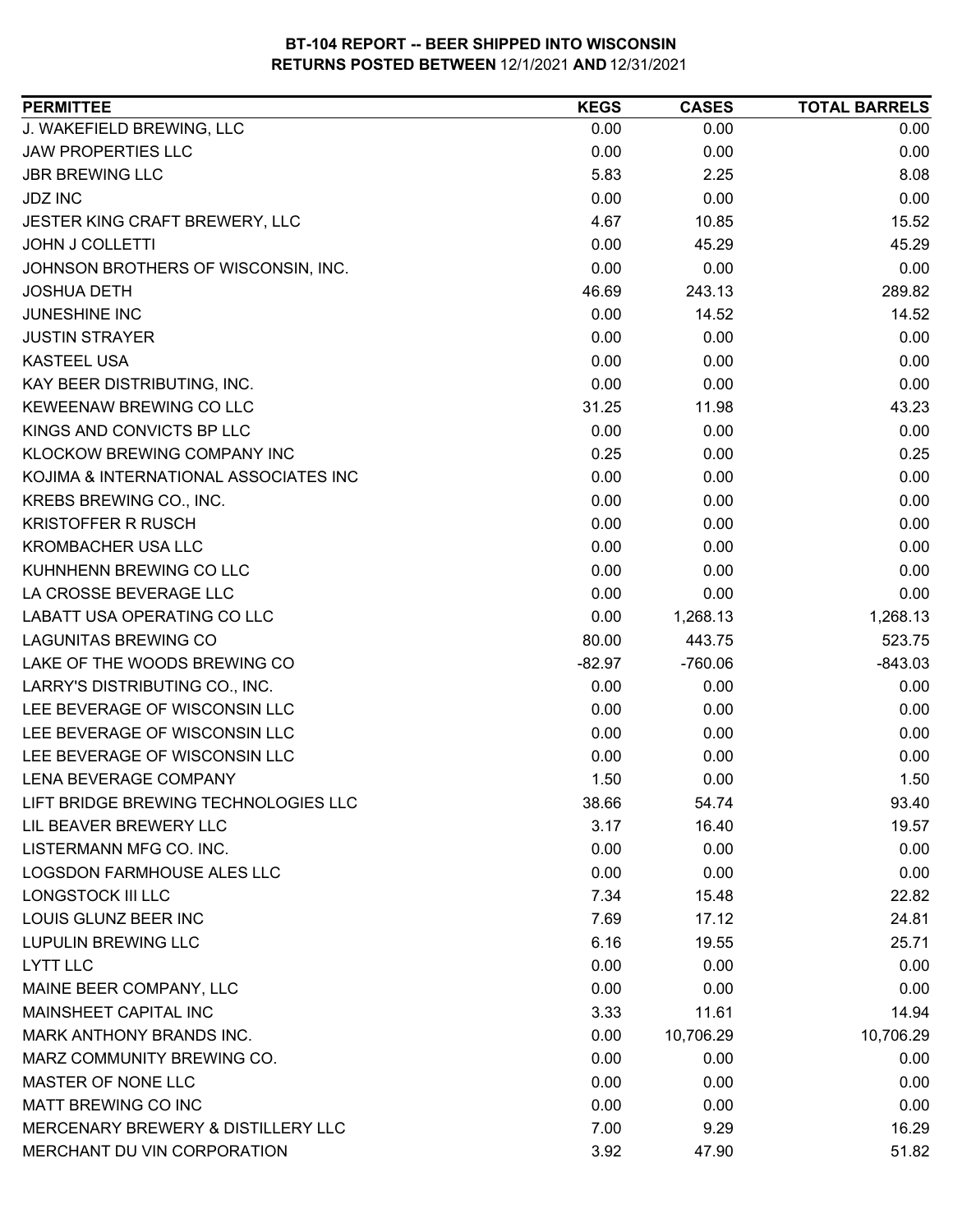| METROPOLITAN BREWING LLC<br>0.00<br>0.00<br>0.00<br><b>MHW LTD</b><br>0.00<br>0.00<br>0.00<br>MIA BREWERY CO. INC.<br>3.33<br>3.39<br>6.72<br>MICHAEL G ANSAY<br>0.00<br>0.00<br>0.00<br>MICHAUD DISTRIBUTING INC<br>0.00<br>0.00<br>0.00<br>MIGHTY SWELL COCKTAIL COMPANY LLC<br>0.00<br>754.85<br>754.85<br>MIKERPHONE BREWING LLC<br>0.00<br>0.00<br>0.00<br>MODERN TIMES DRINKS, INC<br>44.33<br>123.37<br>79.04<br>0.00<br><b>MODIST BREWING LLC</b><br>0.00<br>0.00<br>MOLSON COORS BEVERAGE COMPANY USA LLC<br>16,316.96<br>16,678.22<br>361.26<br>MONKLESS BREWING LLC<br>3.33<br>3.67<br>7.00<br>MOOSE LAKE BREWING CO., LLC<br>8.20<br>0.00<br>8.20<br>0.00<br>MOTHER LODE BREWING LLC<br>0.00<br>0.00<br>MPL BRANDS NV INC<br>0.00<br>0.00<br>0.00<br>MPL BRANDS NV INC<br>0.00<br>0.00<br>0.00<br>MPL BRANDS NV INC<br>0.00<br>0.60<br>0.60<br>0.00<br>MUTUAL WHOLESALE LIQUOR INC<br>0.00<br>0.00<br>NARRAGANSETT BREWING COMPANY<br>0.00<br>0.00<br>0.00<br><b>NDC SYSTEMS LP</b><br>80.27<br>0.00<br>80.27<br>0.00<br>0.00<br>0.00<br>NEBRASKA BREWING CO INC<br>1,626.94<br>NEW BELGIUM BREWING COMPANY INC<br>146.33<br>1,480.61<br>NEW HOLLAND BREWING CO LLC<br>0.00<br>0.00<br>0.00<br>NEW YORK MUTUAL TRADING CO INC<br>0.00<br>0.00<br>0.00<br>NOELKE DISTRIBUTORS, INC.<br>0.00<br>0.00<br>0.00<br>NORTH COAST BREWING CO INC<br>0.00<br>10.08<br>10.08<br>0.00<br>NORTHERN UNITED BREWING COMPANY, LLC<br>7.74<br>7.74<br>NOUVEAU VENTURES LLC<br>0.00<br>0.00<br>0.00<br>NUDE BEVERAGES, INC.<br>0.00<br>0.00<br>0.00<br>ODELL BREWING COMPANY<br>16.50<br>106.72<br>123.22<br>OFF TRAIL COLLECTIVE INC<br>12.67<br>12.27<br>24.94<br>OFF-KILTER BREWING INC<br>0.25<br>0.00<br>0.25<br>OLD NATION BREWING COMPANY LLC<br>38.15<br>17.83<br>20.32<br>ON TOUR BREWING COMPANY LLC<br>0.00<br>0.00<br>0.00<br>OREGON BREWING COMPANY INC<br>1.70<br>13.83<br>15.53<br>0.00<br>0.00<br><b>OSENA BEVERAGE LLC</b><br>0.00<br>OTHER HALF BREWING COMPANY, INC<br>0.00<br>0.00<br>0.00<br>PABST BREWING COMPANY, LLC<br>1,181.23<br>18.00<br>1,163.23<br>PALS BREWING COMPANY, LLC<br>0.00<br>0.00<br>0.00<br>PAMPA BEVERAGES LLC<br>0.00<br>0.00<br>0.00<br>PARK RIDGE DISTRIBUTING, INC.<br>0.00<br>0.00<br>0.00<br>PAULANER USA LLC<br>657.14<br>177.67<br>479.47<br>PEHLER DISTRIBUTING, INC.<br>0.00<br>0.00<br>0.00<br>PERENNIAL PARTNERS LLC<br>0.00<br>0.00<br>0.00<br>PHASE THREE BREWING COMPANY LLC<br>34.83<br>7.83<br>27.00<br>PHIL KNUTSEN<br>0.00<br>0.00<br>0.00 | <b>PERMITTEE</b> | <b>KEGS</b> | <b>CASES</b> | <b>TOTAL BARRELS</b> |
|-----------------------------------------------------------------------------------------------------------------------------------------------------------------------------------------------------------------------------------------------------------------------------------------------------------------------------------------------------------------------------------------------------------------------------------------------------------------------------------------------------------------------------------------------------------------------------------------------------------------------------------------------------------------------------------------------------------------------------------------------------------------------------------------------------------------------------------------------------------------------------------------------------------------------------------------------------------------------------------------------------------------------------------------------------------------------------------------------------------------------------------------------------------------------------------------------------------------------------------------------------------------------------------------------------------------------------------------------------------------------------------------------------------------------------------------------------------------------------------------------------------------------------------------------------------------------------------------------------------------------------------------------------------------------------------------------------------------------------------------------------------------------------------------------------------------------------------------------------------------------------------------------------------------------------------------------------------------------------------------------------------------------------------------------------------------------------------------------------------------------------------------------------------------------------------------------------------------------------------------------------------------------------------------------------------------------------------------------------------------------------------------------------------------------------------------------------------------------------------------------------|------------------|-------------|--------------|----------------------|
|                                                                                                                                                                                                                                                                                                                                                                                                                                                                                                                                                                                                                                                                                                                                                                                                                                                                                                                                                                                                                                                                                                                                                                                                                                                                                                                                                                                                                                                                                                                                                                                                                                                                                                                                                                                                                                                                                                                                                                                                                                                                                                                                                                                                                                                                                                                                                                                                                                                                                                     |                  |             |              |                      |
|                                                                                                                                                                                                                                                                                                                                                                                                                                                                                                                                                                                                                                                                                                                                                                                                                                                                                                                                                                                                                                                                                                                                                                                                                                                                                                                                                                                                                                                                                                                                                                                                                                                                                                                                                                                                                                                                                                                                                                                                                                                                                                                                                                                                                                                                                                                                                                                                                                                                                                     |                  |             |              |                      |
|                                                                                                                                                                                                                                                                                                                                                                                                                                                                                                                                                                                                                                                                                                                                                                                                                                                                                                                                                                                                                                                                                                                                                                                                                                                                                                                                                                                                                                                                                                                                                                                                                                                                                                                                                                                                                                                                                                                                                                                                                                                                                                                                                                                                                                                                                                                                                                                                                                                                                                     |                  |             |              |                      |
|                                                                                                                                                                                                                                                                                                                                                                                                                                                                                                                                                                                                                                                                                                                                                                                                                                                                                                                                                                                                                                                                                                                                                                                                                                                                                                                                                                                                                                                                                                                                                                                                                                                                                                                                                                                                                                                                                                                                                                                                                                                                                                                                                                                                                                                                                                                                                                                                                                                                                                     |                  |             |              |                      |
|                                                                                                                                                                                                                                                                                                                                                                                                                                                                                                                                                                                                                                                                                                                                                                                                                                                                                                                                                                                                                                                                                                                                                                                                                                                                                                                                                                                                                                                                                                                                                                                                                                                                                                                                                                                                                                                                                                                                                                                                                                                                                                                                                                                                                                                                                                                                                                                                                                                                                                     |                  |             |              |                      |
|                                                                                                                                                                                                                                                                                                                                                                                                                                                                                                                                                                                                                                                                                                                                                                                                                                                                                                                                                                                                                                                                                                                                                                                                                                                                                                                                                                                                                                                                                                                                                                                                                                                                                                                                                                                                                                                                                                                                                                                                                                                                                                                                                                                                                                                                                                                                                                                                                                                                                                     |                  |             |              |                      |
|                                                                                                                                                                                                                                                                                                                                                                                                                                                                                                                                                                                                                                                                                                                                                                                                                                                                                                                                                                                                                                                                                                                                                                                                                                                                                                                                                                                                                                                                                                                                                                                                                                                                                                                                                                                                                                                                                                                                                                                                                                                                                                                                                                                                                                                                                                                                                                                                                                                                                                     |                  |             |              |                      |
|                                                                                                                                                                                                                                                                                                                                                                                                                                                                                                                                                                                                                                                                                                                                                                                                                                                                                                                                                                                                                                                                                                                                                                                                                                                                                                                                                                                                                                                                                                                                                                                                                                                                                                                                                                                                                                                                                                                                                                                                                                                                                                                                                                                                                                                                                                                                                                                                                                                                                                     |                  |             |              |                      |
|                                                                                                                                                                                                                                                                                                                                                                                                                                                                                                                                                                                                                                                                                                                                                                                                                                                                                                                                                                                                                                                                                                                                                                                                                                                                                                                                                                                                                                                                                                                                                                                                                                                                                                                                                                                                                                                                                                                                                                                                                                                                                                                                                                                                                                                                                                                                                                                                                                                                                                     |                  |             |              |                      |
|                                                                                                                                                                                                                                                                                                                                                                                                                                                                                                                                                                                                                                                                                                                                                                                                                                                                                                                                                                                                                                                                                                                                                                                                                                                                                                                                                                                                                                                                                                                                                                                                                                                                                                                                                                                                                                                                                                                                                                                                                                                                                                                                                                                                                                                                                                                                                                                                                                                                                                     |                  |             |              |                      |
|                                                                                                                                                                                                                                                                                                                                                                                                                                                                                                                                                                                                                                                                                                                                                                                                                                                                                                                                                                                                                                                                                                                                                                                                                                                                                                                                                                                                                                                                                                                                                                                                                                                                                                                                                                                                                                                                                                                                                                                                                                                                                                                                                                                                                                                                                                                                                                                                                                                                                                     |                  |             |              |                      |
|                                                                                                                                                                                                                                                                                                                                                                                                                                                                                                                                                                                                                                                                                                                                                                                                                                                                                                                                                                                                                                                                                                                                                                                                                                                                                                                                                                                                                                                                                                                                                                                                                                                                                                                                                                                                                                                                                                                                                                                                                                                                                                                                                                                                                                                                                                                                                                                                                                                                                                     |                  |             |              |                      |
|                                                                                                                                                                                                                                                                                                                                                                                                                                                                                                                                                                                                                                                                                                                                                                                                                                                                                                                                                                                                                                                                                                                                                                                                                                                                                                                                                                                                                                                                                                                                                                                                                                                                                                                                                                                                                                                                                                                                                                                                                                                                                                                                                                                                                                                                                                                                                                                                                                                                                                     |                  |             |              |                      |
|                                                                                                                                                                                                                                                                                                                                                                                                                                                                                                                                                                                                                                                                                                                                                                                                                                                                                                                                                                                                                                                                                                                                                                                                                                                                                                                                                                                                                                                                                                                                                                                                                                                                                                                                                                                                                                                                                                                                                                                                                                                                                                                                                                                                                                                                                                                                                                                                                                                                                                     |                  |             |              |                      |
|                                                                                                                                                                                                                                                                                                                                                                                                                                                                                                                                                                                                                                                                                                                                                                                                                                                                                                                                                                                                                                                                                                                                                                                                                                                                                                                                                                                                                                                                                                                                                                                                                                                                                                                                                                                                                                                                                                                                                                                                                                                                                                                                                                                                                                                                                                                                                                                                                                                                                                     |                  |             |              |                      |
|                                                                                                                                                                                                                                                                                                                                                                                                                                                                                                                                                                                                                                                                                                                                                                                                                                                                                                                                                                                                                                                                                                                                                                                                                                                                                                                                                                                                                                                                                                                                                                                                                                                                                                                                                                                                                                                                                                                                                                                                                                                                                                                                                                                                                                                                                                                                                                                                                                                                                                     |                  |             |              |                      |
|                                                                                                                                                                                                                                                                                                                                                                                                                                                                                                                                                                                                                                                                                                                                                                                                                                                                                                                                                                                                                                                                                                                                                                                                                                                                                                                                                                                                                                                                                                                                                                                                                                                                                                                                                                                                                                                                                                                                                                                                                                                                                                                                                                                                                                                                                                                                                                                                                                                                                                     |                  |             |              |                      |
|                                                                                                                                                                                                                                                                                                                                                                                                                                                                                                                                                                                                                                                                                                                                                                                                                                                                                                                                                                                                                                                                                                                                                                                                                                                                                                                                                                                                                                                                                                                                                                                                                                                                                                                                                                                                                                                                                                                                                                                                                                                                                                                                                                                                                                                                                                                                                                                                                                                                                                     |                  |             |              |                      |
|                                                                                                                                                                                                                                                                                                                                                                                                                                                                                                                                                                                                                                                                                                                                                                                                                                                                                                                                                                                                                                                                                                                                                                                                                                                                                                                                                                                                                                                                                                                                                                                                                                                                                                                                                                                                                                                                                                                                                                                                                                                                                                                                                                                                                                                                                                                                                                                                                                                                                                     |                  |             |              |                      |
|                                                                                                                                                                                                                                                                                                                                                                                                                                                                                                                                                                                                                                                                                                                                                                                                                                                                                                                                                                                                                                                                                                                                                                                                                                                                                                                                                                                                                                                                                                                                                                                                                                                                                                                                                                                                                                                                                                                                                                                                                                                                                                                                                                                                                                                                                                                                                                                                                                                                                                     |                  |             |              |                      |
|                                                                                                                                                                                                                                                                                                                                                                                                                                                                                                                                                                                                                                                                                                                                                                                                                                                                                                                                                                                                                                                                                                                                                                                                                                                                                                                                                                                                                                                                                                                                                                                                                                                                                                                                                                                                                                                                                                                                                                                                                                                                                                                                                                                                                                                                                                                                                                                                                                                                                                     |                  |             |              |                      |
|                                                                                                                                                                                                                                                                                                                                                                                                                                                                                                                                                                                                                                                                                                                                                                                                                                                                                                                                                                                                                                                                                                                                                                                                                                                                                                                                                                                                                                                                                                                                                                                                                                                                                                                                                                                                                                                                                                                                                                                                                                                                                                                                                                                                                                                                                                                                                                                                                                                                                                     |                  |             |              |                      |
|                                                                                                                                                                                                                                                                                                                                                                                                                                                                                                                                                                                                                                                                                                                                                                                                                                                                                                                                                                                                                                                                                                                                                                                                                                                                                                                                                                                                                                                                                                                                                                                                                                                                                                                                                                                                                                                                                                                                                                                                                                                                                                                                                                                                                                                                                                                                                                                                                                                                                                     |                  |             |              |                      |
|                                                                                                                                                                                                                                                                                                                                                                                                                                                                                                                                                                                                                                                                                                                                                                                                                                                                                                                                                                                                                                                                                                                                                                                                                                                                                                                                                                                                                                                                                                                                                                                                                                                                                                                                                                                                                                                                                                                                                                                                                                                                                                                                                                                                                                                                                                                                                                                                                                                                                                     |                  |             |              |                      |
|                                                                                                                                                                                                                                                                                                                                                                                                                                                                                                                                                                                                                                                                                                                                                                                                                                                                                                                                                                                                                                                                                                                                                                                                                                                                                                                                                                                                                                                                                                                                                                                                                                                                                                                                                                                                                                                                                                                                                                                                                                                                                                                                                                                                                                                                                                                                                                                                                                                                                                     |                  |             |              |                      |
|                                                                                                                                                                                                                                                                                                                                                                                                                                                                                                                                                                                                                                                                                                                                                                                                                                                                                                                                                                                                                                                                                                                                                                                                                                                                                                                                                                                                                                                                                                                                                                                                                                                                                                                                                                                                                                                                                                                                                                                                                                                                                                                                                                                                                                                                                                                                                                                                                                                                                                     |                  |             |              |                      |
|                                                                                                                                                                                                                                                                                                                                                                                                                                                                                                                                                                                                                                                                                                                                                                                                                                                                                                                                                                                                                                                                                                                                                                                                                                                                                                                                                                                                                                                                                                                                                                                                                                                                                                                                                                                                                                                                                                                                                                                                                                                                                                                                                                                                                                                                                                                                                                                                                                                                                                     |                  |             |              |                      |
|                                                                                                                                                                                                                                                                                                                                                                                                                                                                                                                                                                                                                                                                                                                                                                                                                                                                                                                                                                                                                                                                                                                                                                                                                                                                                                                                                                                                                                                                                                                                                                                                                                                                                                                                                                                                                                                                                                                                                                                                                                                                                                                                                                                                                                                                                                                                                                                                                                                                                                     |                  |             |              |                      |
|                                                                                                                                                                                                                                                                                                                                                                                                                                                                                                                                                                                                                                                                                                                                                                                                                                                                                                                                                                                                                                                                                                                                                                                                                                                                                                                                                                                                                                                                                                                                                                                                                                                                                                                                                                                                                                                                                                                                                                                                                                                                                                                                                                                                                                                                                                                                                                                                                                                                                                     |                  |             |              |                      |
|                                                                                                                                                                                                                                                                                                                                                                                                                                                                                                                                                                                                                                                                                                                                                                                                                                                                                                                                                                                                                                                                                                                                                                                                                                                                                                                                                                                                                                                                                                                                                                                                                                                                                                                                                                                                                                                                                                                                                                                                                                                                                                                                                                                                                                                                                                                                                                                                                                                                                                     |                  |             |              |                      |
|                                                                                                                                                                                                                                                                                                                                                                                                                                                                                                                                                                                                                                                                                                                                                                                                                                                                                                                                                                                                                                                                                                                                                                                                                                                                                                                                                                                                                                                                                                                                                                                                                                                                                                                                                                                                                                                                                                                                                                                                                                                                                                                                                                                                                                                                                                                                                                                                                                                                                                     |                  |             |              |                      |
|                                                                                                                                                                                                                                                                                                                                                                                                                                                                                                                                                                                                                                                                                                                                                                                                                                                                                                                                                                                                                                                                                                                                                                                                                                                                                                                                                                                                                                                                                                                                                                                                                                                                                                                                                                                                                                                                                                                                                                                                                                                                                                                                                                                                                                                                                                                                                                                                                                                                                                     |                  |             |              |                      |
|                                                                                                                                                                                                                                                                                                                                                                                                                                                                                                                                                                                                                                                                                                                                                                                                                                                                                                                                                                                                                                                                                                                                                                                                                                                                                                                                                                                                                                                                                                                                                                                                                                                                                                                                                                                                                                                                                                                                                                                                                                                                                                                                                                                                                                                                                                                                                                                                                                                                                                     |                  |             |              |                      |
|                                                                                                                                                                                                                                                                                                                                                                                                                                                                                                                                                                                                                                                                                                                                                                                                                                                                                                                                                                                                                                                                                                                                                                                                                                                                                                                                                                                                                                                                                                                                                                                                                                                                                                                                                                                                                                                                                                                                                                                                                                                                                                                                                                                                                                                                                                                                                                                                                                                                                                     |                  |             |              |                      |
|                                                                                                                                                                                                                                                                                                                                                                                                                                                                                                                                                                                                                                                                                                                                                                                                                                                                                                                                                                                                                                                                                                                                                                                                                                                                                                                                                                                                                                                                                                                                                                                                                                                                                                                                                                                                                                                                                                                                                                                                                                                                                                                                                                                                                                                                                                                                                                                                                                                                                                     |                  |             |              |                      |
|                                                                                                                                                                                                                                                                                                                                                                                                                                                                                                                                                                                                                                                                                                                                                                                                                                                                                                                                                                                                                                                                                                                                                                                                                                                                                                                                                                                                                                                                                                                                                                                                                                                                                                                                                                                                                                                                                                                                                                                                                                                                                                                                                                                                                                                                                                                                                                                                                                                                                                     |                  |             |              |                      |
|                                                                                                                                                                                                                                                                                                                                                                                                                                                                                                                                                                                                                                                                                                                                                                                                                                                                                                                                                                                                                                                                                                                                                                                                                                                                                                                                                                                                                                                                                                                                                                                                                                                                                                                                                                                                                                                                                                                                                                                                                                                                                                                                                                                                                                                                                                                                                                                                                                                                                                     |                  |             |              |                      |
|                                                                                                                                                                                                                                                                                                                                                                                                                                                                                                                                                                                                                                                                                                                                                                                                                                                                                                                                                                                                                                                                                                                                                                                                                                                                                                                                                                                                                                                                                                                                                                                                                                                                                                                                                                                                                                                                                                                                                                                                                                                                                                                                                                                                                                                                                                                                                                                                                                                                                                     |                  |             |              |                      |
|                                                                                                                                                                                                                                                                                                                                                                                                                                                                                                                                                                                                                                                                                                                                                                                                                                                                                                                                                                                                                                                                                                                                                                                                                                                                                                                                                                                                                                                                                                                                                                                                                                                                                                                                                                                                                                                                                                                                                                                                                                                                                                                                                                                                                                                                                                                                                                                                                                                                                                     |                  |             |              |                      |
|                                                                                                                                                                                                                                                                                                                                                                                                                                                                                                                                                                                                                                                                                                                                                                                                                                                                                                                                                                                                                                                                                                                                                                                                                                                                                                                                                                                                                                                                                                                                                                                                                                                                                                                                                                                                                                                                                                                                                                                                                                                                                                                                                                                                                                                                                                                                                                                                                                                                                                     |                  |             |              |                      |
|                                                                                                                                                                                                                                                                                                                                                                                                                                                                                                                                                                                                                                                                                                                                                                                                                                                                                                                                                                                                                                                                                                                                                                                                                                                                                                                                                                                                                                                                                                                                                                                                                                                                                                                                                                                                                                                                                                                                                                                                                                                                                                                                                                                                                                                                                                                                                                                                                                                                                                     |                  |             |              |                      |
|                                                                                                                                                                                                                                                                                                                                                                                                                                                                                                                                                                                                                                                                                                                                                                                                                                                                                                                                                                                                                                                                                                                                                                                                                                                                                                                                                                                                                                                                                                                                                                                                                                                                                                                                                                                                                                                                                                                                                                                                                                                                                                                                                                                                                                                                                                                                                                                                                                                                                                     |                  |             |              |                      |
|                                                                                                                                                                                                                                                                                                                                                                                                                                                                                                                                                                                                                                                                                                                                                                                                                                                                                                                                                                                                                                                                                                                                                                                                                                                                                                                                                                                                                                                                                                                                                                                                                                                                                                                                                                                                                                                                                                                                                                                                                                                                                                                                                                                                                                                                                                                                                                                                                                                                                                     |                  |             |              |                      |
|                                                                                                                                                                                                                                                                                                                                                                                                                                                                                                                                                                                                                                                                                                                                                                                                                                                                                                                                                                                                                                                                                                                                                                                                                                                                                                                                                                                                                                                                                                                                                                                                                                                                                                                                                                                                                                                                                                                                                                                                                                                                                                                                                                                                                                                                                                                                                                                                                                                                                                     |                  |             |              |                      |
|                                                                                                                                                                                                                                                                                                                                                                                                                                                                                                                                                                                                                                                                                                                                                                                                                                                                                                                                                                                                                                                                                                                                                                                                                                                                                                                                                                                                                                                                                                                                                                                                                                                                                                                                                                                                                                                                                                                                                                                                                                                                                                                                                                                                                                                                                                                                                                                                                                                                                                     |                  |             |              |                      |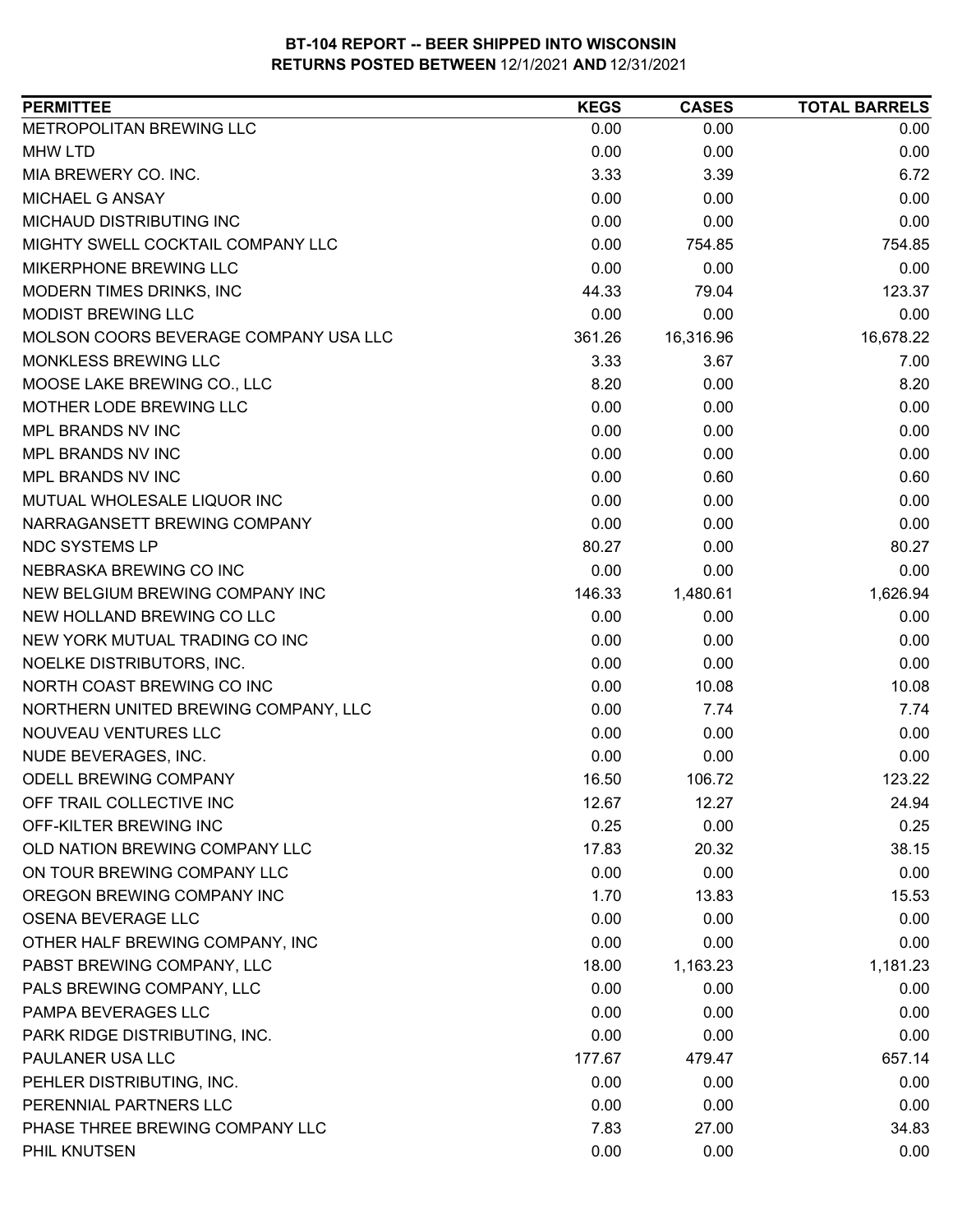| PHILLIPS WINE COMPANY<br>0.00<br>0.00<br>0.00<br>PIPEWORKS PRODUCTION LLC<br>0.00<br>0.00<br>0.00<br>PREMIUM BEVERAGES LLC<br>0.00<br>0.00<br>0.00<br>PRO-LIQUITECH LLC<br>0.00<br>0.00<br>0.00<br>PROST BREWING COMPANY LLC<br>0.00<br>0.00<br>0.00<br>PULPIT ROCK BREWING COMPANY<br>0.00<br>2.61<br>2.61<br><b>RAHR &amp; SONS BREWING LP</b><br>0.00<br>0.00<br>0.00<br>0.00<br>0.00<br>0.00<br>RATAS WHOLESALE LIQUOR COMPANY<br>0.00<br>0.00<br>0.00<br><b>REEDS INC</b><br><b>REVELATION ALES LLC</b><br>0.00<br>0.00<br>0.00<br>RHINEGEIST, LLC<br>23.35<br>24.68<br>48.03<br>0.00<br>0.00<br>0.00<br>ROAK BREWING CO., LLC<br>S&H INDEPENDENT PREMIUM BRANDS EAST LLC<br>25.14<br>11.31<br>36.45<br>S. & S. DISTRIBUTING, INC.<br>0.00<br>0.00<br>0.00<br>S. & S. DISTRIBUTING, INC.<br>0.00<br>0.00<br>0.00<br>SAPPORO USA INC<br>2.00<br>24.00<br>26.00<br>SARATOGA LIQUOR CO., INC.<br>0.00<br>0.00<br>0.00<br>SAUGATUCK BREWING COMPANY INC<br>0.00<br>0.00<br>0.00<br>0.00<br>0.00<br>SCHAFER-REICHART SELECTIONS, INC.<br>0.00<br>0.00<br><b>SHORTS BREWING COMPANY</b><br>1.32<br>1.32<br>138.69<br>925.71<br>1,064.40<br>SIERRA NEVADA BREWING COMPANY<br>SINGHA NORTH AMERICA INC<br>9.48<br>0.00<br>9.48<br>0.00<br>14.52<br>SLEEPING GIANT BREWING COMPANY LLC<br>14.52<br>0.00<br>0.00<br>0.00<br><b>SLURP LLC</b><br>0.00<br>0.00<br>SOCIABLE CIDER WERKS LLC<br>0.00<br>SOLEMN OATH BREWERY LLC<br>0.00<br>0.00<br>0.00<br>SOUTHERN GRIST BREWING COMPANY<br>3.33<br>23.22<br>26.55<br>SOUTHERN TIER BREWING COMPANY LLC<br>0.00<br>15.03<br>15.03<br>SP3 LLC<br>0.00<br>0.00<br>0.00<br><b>SPIRAL BREWERY LLC</b><br>0.00<br>2.49<br>2.49<br>ST KILLIAN IMPORTING CO INC<br>23.00<br>84.27<br>107.27<br>STANLEY STAWSKI DIST CO INC<br>0.00<br>0.00<br>0.00<br>STAR CATCHER BEVERAGE LLC<br>0.00<br>0.00<br>0.00<br>STAR DISTRIBUTING CO., LLC<br>0.00<br>0.00<br>0.00<br>0.00<br><b>STEVE CRIDER</b><br>0.00<br>0.00<br>STONE BREWING CO LLC<br>27.00<br>131.26<br>158.26<br>SUGAR CREEK ACQUISITION LLC<br>21.77<br>0.00<br>21.77<br>453.14<br><b>SUMMIT BREWING COMPANY</b><br>125.85<br>327.29<br>SUN KING BREWING CO LLC<br>0.00<br>0.00<br>0.00<br>SUPERIOR BEVERAGES LLC<br>0.00<br>0.00<br>0.00<br><b>SURLY BREWING COMPANY</b><br>269.37<br>98.50<br>170.87<br>SURVILLE ENTERPRISES CORP<br>0.00<br>0.00<br>0.00<br>SWEETWATER BREWING COMPANY LLC<br>130.83<br>162.17<br>31.34<br><b>SYLWESTER KOLAKOWSKI</b><br>0.00<br>0.00<br>0.00 | <b>PERMITTEE</b> | <b>KEGS</b> | <b>CASES</b> | <b>TOTAL BARRELS</b> |
|-------------------------------------------------------------------------------------------------------------------------------------------------------------------------------------------------------------------------------------------------------------------------------------------------------------------------------------------------------------------------------------------------------------------------------------------------------------------------------------------------------------------------------------------------------------------------------------------------------------------------------------------------------------------------------------------------------------------------------------------------------------------------------------------------------------------------------------------------------------------------------------------------------------------------------------------------------------------------------------------------------------------------------------------------------------------------------------------------------------------------------------------------------------------------------------------------------------------------------------------------------------------------------------------------------------------------------------------------------------------------------------------------------------------------------------------------------------------------------------------------------------------------------------------------------------------------------------------------------------------------------------------------------------------------------------------------------------------------------------------------------------------------------------------------------------------------------------------------------------------------------------------------------------------------------------------------------------------------------------------------------------------------------------------------------------------------------------------------------------------------------------------------------------------------------------------------------------------------------------------------------------------------------------------------------------------------------------------------------------------------------------------------------------------------------------------------------------------------|------------------|-------------|--------------|----------------------|
|                                                                                                                                                                                                                                                                                                                                                                                                                                                                                                                                                                                                                                                                                                                                                                                                                                                                                                                                                                                                                                                                                                                                                                                                                                                                                                                                                                                                                                                                                                                                                                                                                                                                                                                                                                                                                                                                                                                                                                                                                                                                                                                                                                                                                                                                                                                                                                                                                                                                         |                  |             |              |                      |
|                                                                                                                                                                                                                                                                                                                                                                                                                                                                                                                                                                                                                                                                                                                                                                                                                                                                                                                                                                                                                                                                                                                                                                                                                                                                                                                                                                                                                                                                                                                                                                                                                                                                                                                                                                                                                                                                                                                                                                                                                                                                                                                                                                                                                                                                                                                                                                                                                                                                         |                  |             |              |                      |
|                                                                                                                                                                                                                                                                                                                                                                                                                                                                                                                                                                                                                                                                                                                                                                                                                                                                                                                                                                                                                                                                                                                                                                                                                                                                                                                                                                                                                                                                                                                                                                                                                                                                                                                                                                                                                                                                                                                                                                                                                                                                                                                                                                                                                                                                                                                                                                                                                                                                         |                  |             |              |                      |
|                                                                                                                                                                                                                                                                                                                                                                                                                                                                                                                                                                                                                                                                                                                                                                                                                                                                                                                                                                                                                                                                                                                                                                                                                                                                                                                                                                                                                                                                                                                                                                                                                                                                                                                                                                                                                                                                                                                                                                                                                                                                                                                                                                                                                                                                                                                                                                                                                                                                         |                  |             |              |                      |
|                                                                                                                                                                                                                                                                                                                                                                                                                                                                                                                                                                                                                                                                                                                                                                                                                                                                                                                                                                                                                                                                                                                                                                                                                                                                                                                                                                                                                                                                                                                                                                                                                                                                                                                                                                                                                                                                                                                                                                                                                                                                                                                                                                                                                                                                                                                                                                                                                                                                         |                  |             |              |                      |
|                                                                                                                                                                                                                                                                                                                                                                                                                                                                                                                                                                                                                                                                                                                                                                                                                                                                                                                                                                                                                                                                                                                                                                                                                                                                                                                                                                                                                                                                                                                                                                                                                                                                                                                                                                                                                                                                                                                                                                                                                                                                                                                                                                                                                                                                                                                                                                                                                                                                         |                  |             |              |                      |
|                                                                                                                                                                                                                                                                                                                                                                                                                                                                                                                                                                                                                                                                                                                                                                                                                                                                                                                                                                                                                                                                                                                                                                                                                                                                                                                                                                                                                                                                                                                                                                                                                                                                                                                                                                                                                                                                                                                                                                                                                                                                                                                                                                                                                                                                                                                                                                                                                                                                         |                  |             |              |                      |
|                                                                                                                                                                                                                                                                                                                                                                                                                                                                                                                                                                                                                                                                                                                                                                                                                                                                                                                                                                                                                                                                                                                                                                                                                                                                                                                                                                                                                                                                                                                                                                                                                                                                                                                                                                                                                                                                                                                                                                                                                                                                                                                                                                                                                                                                                                                                                                                                                                                                         |                  |             |              |                      |
|                                                                                                                                                                                                                                                                                                                                                                                                                                                                                                                                                                                                                                                                                                                                                                                                                                                                                                                                                                                                                                                                                                                                                                                                                                                                                                                                                                                                                                                                                                                                                                                                                                                                                                                                                                                                                                                                                                                                                                                                                                                                                                                                                                                                                                                                                                                                                                                                                                                                         |                  |             |              |                      |
|                                                                                                                                                                                                                                                                                                                                                                                                                                                                                                                                                                                                                                                                                                                                                                                                                                                                                                                                                                                                                                                                                                                                                                                                                                                                                                                                                                                                                                                                                                                                                                                                                                                                                                                                                                                                                                                                                                                                                                                                                                                                                                                                                                                                                                                                                                                                                                                                                                                                         |                  |             |              |                      |
|                                                                                                                                                                                                                                                                                                                                                                                                                                                                                                                                                                                                                                                                                                                                                                                                                                                                                                                                                                                                                                                                                                                                                                                                                                                                                                                                                                                                                                                                                                                                                                                                                                                                                                                                                                                                                                                                                                                                                                                                                                                                                                                                                                                                                                                                                                                                                                                                                                                                         |                  |             |              |                      |
|                                                                                                                                                                                                                                                                                                                                                                                                                                                                                                                                                                                                                                                                                                                                                                                                                                                                                                                                                                                                                                                                                                                                                                                                                                                                                                                                                                                                                                                                                                                                                                                                                                                                                                                                                                                                                                                                                                                                                                                                                                                                                                                                                                                                                                                                                                                                                                                                                                                                         |                  |             |              |                      |
|                                                                                                                                                                                                                                                                                                                                                                                                                                                                                                                                                                                                                                                                                                                                                                                                                                                                                                                                                                                                                                                                                                                                                                                                                                                                                                                                                                                                                                                                                                                                                                                                                                                                                                                                                                                                                                                                                                                                                                                                                                                                                                                                                                                                                                                                                                                                                                                                                                                                         |                  |             |              |                      |
|                                                                                                                                                                                                                                                                                                                                                                                                                                                                                                                                                                                                                                                                                                                                                                                                                                                                                                                                                                                                                                                                                                                                                                                                                                                                                                                                                                                                                                                                                                                                                                                                                                                                                                                                                                                                                                                                                                                                                                                                                                                                                                                                                                                                                                                                                                                                                                                                                                                                         |                  |             |              |                      |
|                                                                                                                                                                                                                                                                                                                                                                                                                                                                                                                                                                                                                                                                                                                                                                                                                                                                                                                                                                                                                                                                                                                                                                                                                                                                                                                                                                                                                                                                                                                                                                                                                                                                                                                                                                                                                                                                                                                                                                                                                                                                                                                                                                                                                                                                                                                                                                                                                                                                         |                  |             |              |                      |
|                                                                                                                                                                                                                                                                                                                                                                                                                                                                                                                                                                                                                                                                                                                                                                                                                                                                                                                                                                                                                                                                                                                                                                                                                                                                                                                                                                                                                                                                                                                                                                                                                                                                                                                                                                                                                                                                                                                                                                                                                                                                                                                                                                                                                                                                                                                                                                                                                                                                         |                  |             |              |                      |
|                                                                                                                                                                                                                                                                                                                                                                                                                                                                                                                                                                                                                                                                                                                                                                                                                                                                                                                                                                                                                                                                                                                                                                                                                                                                                                                                                                                                                                                                                                                                                                                                                                                                                                                                                                                                                                                                                                                                                                                                                                                                                                                                                                                                                                                                                                                                                                                                                                                                         |                  |             |              |                      |
|                                                                                                                                                                                                                                                                                                                                                                                                                                                                                                                                                                                                                                                                                                                                                                                                                                                                                                                                                                                                                                                                                                                                                                                                                                                                                                                                                                                                                                                                                                                                                                                                                                                                                                                                                                                                                                                                                                                                                                                                                                                                                                                                                                                                                                                                                                                                                                                                                                                                         |                  |             |              |                      |
|                                                                                                                                                                                                                                                                                                                                                                                                                                                                                                                                                                                                                                                                                                                                                                                                                                                                                                                                                                                                                                                                                                                                                                                                                                                                                                                                                                                                                                                                                                                                                                                                                                                                                                                                                                                                                                                                                                                                                                                                                                                                                                                                                                                                                                                                                                                                                                                                                                                                         |                  |             |              |                      |
|                                                                                                                                                                                                                                                                                                                                                                                                                                                                                                                                                                                                                                                                                                                                                                                                                                                                                                                                                                                                                                                                                                                                                                                                                                                                                                                                                                                                                                                                                                                                                                                                                                                                                                                                                                                                                                                                                                                                                                                                                                                                                                                                                                                                                                                                                                                                                                                                                                                                         |                  |             |              |                      |
|                                                                                                                                                                                                                                                                                                                                                                                                                                                                                                                                                                                                                                                                                                                                                                                                                                                                                                                                                                                                                                                                                                                                                                                                                                                                                                                                                                                                                                                                                                                                                                                                                                                                                                                                                                                                                                                                                                                                                                                                                                                                                                                                                                                                                                                                                                                                                                                                                                                                         |                  |             |              |                      |
|                                                                                                                                                                                                                                                                                                                                                                                                                                                                                                                                                                                                                                                                                                                                                                                                                                                                                                                                                                                                                                                                                                                                                                                                                                                                                                                                                                                                                                                                                                                                                                                                                                                                                                                                                                                                                                                                                                                                                                                                                                                                                                                                                                                                                                                                                                                                                                                                                                                                         |                  |             |              |                      |
|                                                                                                                                                                                                                                                                                                                                                                                                                                                                                                                                                                                                                                                                                                                                                                                                                                                                                                                                                                                                                                                                                                                                                                                                                                                                                                                                                                                                                                                                                                                                                                                                                                                                                                                                                                                                                                                                                                                                                                                                                                                                                                                                                                                                                                                                                                                                                                                                                                                                         |                  |             |              |                      |
|                                                                                                                                                                                                                                                                                                                                                                                                                                                                                                                                                                                                                                                                                                                                                                                                                                                                                                                                                                                                                                                                                                                                                                                                                                                                                                                                                                                                                                                                                                                                                                                                                                                                                                                                                                                                                                                                                                                                                                                                                                                                                                                                                                                                                                                                                                                                                                                                                                                                         |                  |             |              |                      |
|                                                                                                                                                                                                                                                                                                                                                                                                                                                                                                                                                                                                                                                                                                                                                                                                                                                                                                                                                                                                                                                                                                                                                                                                                                                                                                                                                                                                                                                                                                                                                                                                                                                                                                                                                                                                                                                                                                                                                                                                                                                                                                                                                                                                                                                                                                                                                                                                                                                                         |                  |             |              |                      |
|                                                                                                                                                                                                                                                                                                                                                                                                                                                                                                                                                                                                                                                                                                                                                                                                                                                                                                                                                                                                                                                                                                                                                                                                                                                                                                                                                                                                                                                                                                                                                                                                                                                                                                                                                                                                                                                                                                                                                                                                                                                                                                                                                                                                                                                                                                                                                                                                                                                                         |                  |             |              |                      |
|                                                                                                                                                                                                                                                                                                                                                                                                                                                                                                                                                                                                                                                                                                                                                                                                                                                                                                                                                                                                                                                                                                                                                                                                                                                                                                                                                                                                                                                                                                                                                                                                                                                                                                                                                                                                                                                                                                                                                                                                                                                                                                                                                                                                                                                                                                                                                                                                                                                                         |                  |             |              |                      |
|                                                                                                                                                                                                                                                                                                                                                                                                                                                                                                                                                                                                                                                                                                                                                                                                                                                                                                                                                                                                                                                                                                                                                                                                                                                                                                                                                                                                                                                                                                                                                                                                                                                                                                                                                                                                                                                                                                                                                                                                                                                                                                                                                                                                                                                                                                                                                                                                                                                                         |                  |             |              |                      |
|                                                                                                                                                                                                                                                                                                                                                                                                                                                                                                                                                                                                                                                                                                                                                                                                                                                                                                                                                                                                                                                                                                                                                                                                                                                                                                                                                                                                                                                                                                                                                                                                                                                                                                                                                                                                                                                                                                                                                                                                                                                                                                                                                                                                                                                                                                                                                                                                                                                                         |                  |             |              |                      |
|                                                                                                                                                                                                                                                                                                                                                                                                                                                                                                                                                                                                                                                                                                                                                                                                                                                                                                                                                                                                                                                                                                                                                                                                                                                                                                                                                                                                                                                                                                                                                                                                                                                                                                                                                                                                                                                                                                                                                                                                                                                                                                                                                                                                                                                                                                                                                                                                                                                                         |                  |             |              |                      |
|                                                                                                                                                                                                                                                                                                                                                                                                                                                                                                                                                                                                                                                                                                                                                                                                                                                                                                                                                                                                                                                                                                                                                                                                                                                                                                                                                                                                                                                                                                                                                                                                                                                                                                                                                                                                                                                                                                                                                                                                                                                                                                                                                                                                                                                                                                                                                                                                                                                                         |                  |             |              |                      |
|                                                                                                                                                                                                                                                                                                                                                                                                                                                                                                                                                                                                                                                                                                                                                                                                                                                                                                                                                                                                                                                                                                                                                                                                                                                                                                                                                                                                                                                                                                                                                                                                                                                                                                                                                                                                                                                                                                                                                                                                                                                                                                                                                                                                                                                                                                                                                                                                                                                                         |                  |             |              |                      |
|                                                                                                                                                                                                                                                                                                                                                                                                                                                                                                                                                                                                                                                                                                                                                                                                                                                                                                                                                                                                                                                                                                                                                                                                                                                                                                                                                                                                                                                                                                                                                                                                                                                                                                                                                                                                                                                                                                                                                                                                                                                                                                                                                                                                                                                                                                                                                                                                                                                                         |                  |             |              |                      |
|                                                                                                                                                                                                                                                                                                                                                                                                                                                                                                                                                                                                                                                                                                                                                                                                                                                                                                                                                                                                                                                                                                                                                                                                                                                                                                                                                                                                                                                                                                                                                                                                                                                                                                                                                                                                                                                                                                                                                                                                                                                                                                                                                                                                                                                                                                                                                                                                                                                                         |                  |             |              |                      |
|                                                                                                                                                                                                                                                                                                                                                                                                                                                                                                                                                                                                                                                                                                                                                                                                                                                                                                                                                                                                                                                                                                                                                                                                                                                                                                                                                                                                                                                                                                                                                                                                                                                                                                                                                                                                                                                                                                                                                                                                                                                                                                                                                                                                                                                                                                                                                                                                                                                                         |                  |             |              |                      |
|                                                                                                                                                                                                                                                                                                                                                                                                                                                                                                                                                                                                                                                                                                                                                                                                                                                                                                                                                                                                                                                                                                                                                                                                                                                                                                                                                                                                                                                                                                                                                                                                                                                                                                                                                                                                                                                                                                                                                                                                                                                                                                                                                                                                                                                                                                                                                                                                                                                                         |                  |             |              |                      |
|                                                                                                                                                                                                                                                                                                                                                                                                                                                                                                                                                                                                                                                                                                                                                                                                                                                                                                                                                                                                                                                                                                                                                                                                                                                                                                                                                                                                                                                                                                                                                                                                                                                                                                                                                                                                                                                                                                                                                                                                                                                                                                                                                                                                                                                                                                                                                                                                                                                                         |                  |             |              |                      |
|                                                                                                                                                                                                                                                                                                                                                                                                                                                                                                                                                                                                                                                                                                                                                                                                                                                                                                                                                                                                                                                                                                                                                                                                                                                                                                                                                                                                                                                                                                                                                                                                                                                                                                                                                                                                                                                                                                                                                                                                                                                                                                                                                                                                                                                                                                                                                                                                                                                                         |                  |             |              |                      |
|                                                                                                                                                                                                                                                                                                                                                                                                                                                                                                                                                                                                                                                                                                                                                                                                                                                                                                                                                                                                                                                                                                                                                                                                                                                                                                                                                                                                                                                                                                                                                                                                                                                                                                                                                                                                                                                                                                                                                                                                                                                                                                                                                                                                                                                                                                                                                                                                                                                                         |                  |             |              |                      |
|                                                                                                                                                                                                                                                                                                                                                                                                                                                                                                                                                                                                                                                                                                                                                                                                                                                                                                                                                                                                                                                                                                                                                                                                                                                                                                                                                                                                                                                                                                                                                                                                                                                                                                                                                                                                                                                                                                                                                                                                                                                                                                                                                                                                                                                                                                                                                                                                                                                                         |                  |             |              |                      |
|                                                                                                                                                                                                                                                                                                                                                                                                                                                                                                                                                                                                                                                                                                                                                                                                                                                                                                                                                                                                                                                                                                                                                                                                                                                                                                                                                                                                                                                                                                                                                                                                                                                                                                                                                                                                                                                                                                                                                                                                                                                                                                                                                                                                                                                                                                                                                                                                                                                                         |                  |             |              |                      |
|                                                                                                                                                                                                                                                                                                                                                                                                                                                                                                                                                                                                                                                                                                                                                                                                                                                                                                                                                                                                                                                                                                                                                                                                                                                                                                                                                                                                                                                                                                                                                                                                                                                                                                                                                                                                                                                                                                                                                                                                                                                                                                                                                                                                                                                                                                                                                                                                                                                                         |                  |             |              |                      |
|                                                                                                                                                                                                                                                                                                                                                                                                                                                                                                                                                                                                                                                                                                                                                                                                                                                                                                                                                                                                                                                                                                                                                                                                                                                                                                                                                                                                                                                                                                                                                                                                                                                                                                                                                                                                                                                                                                                                                                                                                                                                                                                                                                                                                                                                                                                                                                                                                                                                         |                  |             |              |                      |
|                                                                                                                                                                                                                                                                                                                                                                                                                                                                                                                                                                                                                                                                                                                                                                                                                                                                                                                                                                                                                                                                                                                                                                                                                                                                                                                                                                                                                                                                                                                                                                                                                                                                                                                                                                                                                                                                                                                                                                                                                                                                                                                                                                                                                                                                                                                                                                                                                                                                         |                  |             |              |                      |
| <b>SYRIANA INC</b><br>0.00<br>0.00<br>0.00                                                                                                                                                                                                                                                                                                                                                                                                                                                                                                                                                                                                                                                                                                                                                                                                                                                                                                                                                                                                                                                                                                                                                                                                                                                                                                                                                                                                                                                                                                                                                                                                                                                                                                                                                                                                                                                                                                                                                                                                                                                                                                                                                                                                                                                                                                                                                                                                                              |                  |             |              |                      |